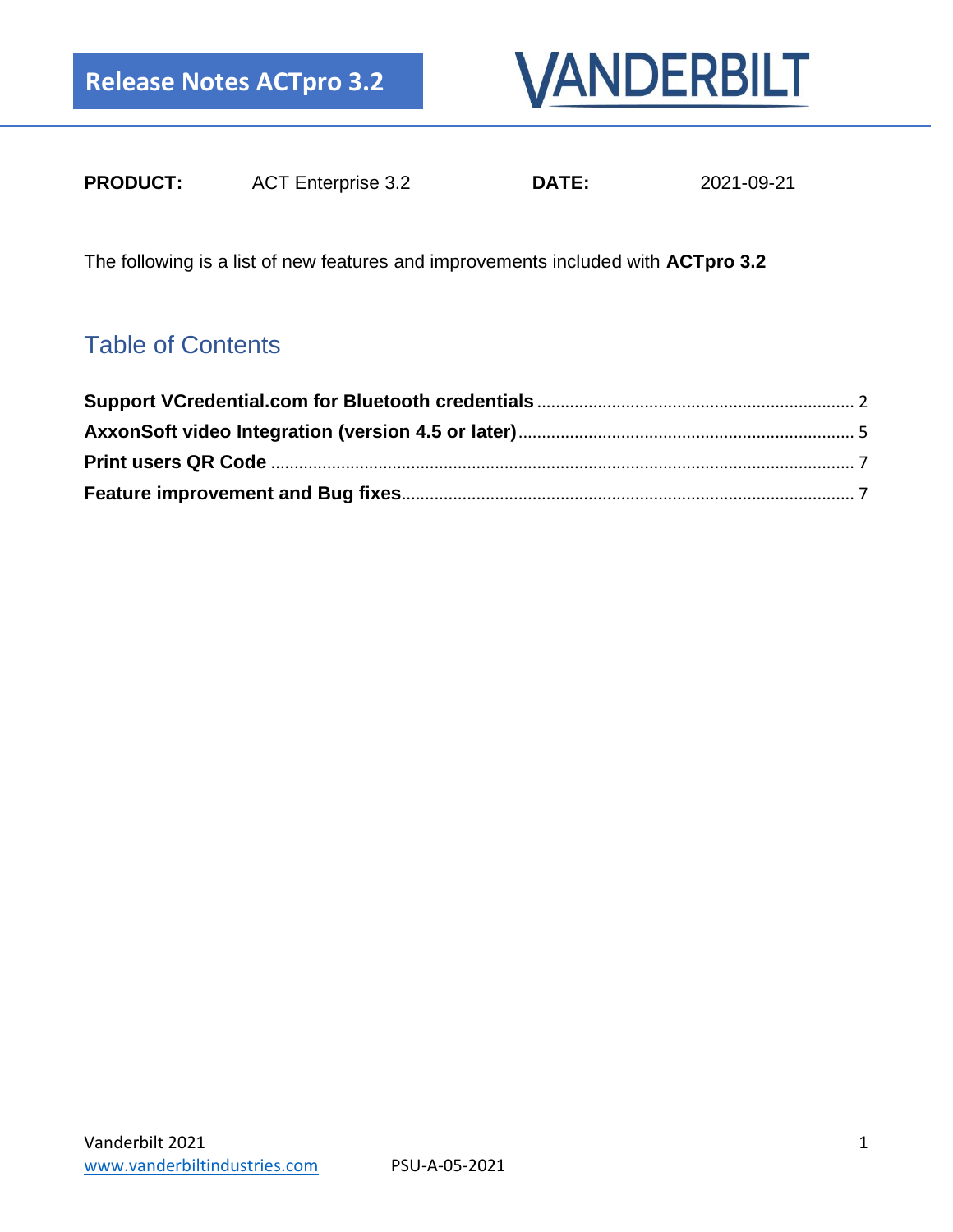# VANDERBILT

# <span id="page-1-0"></span>**Support VCredential.com for Bluetooth credentials**

### **Introduction:**

VCredential is a cloud-based credential management platform that offers users the ability to create and manage Bluetooth credentials independent from the access control platform.

The integration between ACTpro and VCredential reduces the workload on the operator by automating the issuing of Bluetooth credentials to cardholders.

With the integration of VCredential in ACTpro, customers can add and manage their user credentials through the single ACTpro interface.

### **Register on VCredential.com portal**

- The customer registers for a free account on the **VCredential.com** portal and creates a customer site.
- Customer purchase VCredential licenses through the normal Vanderbilt sales channel and enters the license key into the VCredential portal.

| $\equiv$ <b><math>\sqrt{\ }</math></b> VCREDENTIAL                 |                      |             |                                         |                        |           |        |
|--------------------------------------------------------------------|----------------------|-------------|-----------------------------------------|------------------------|-----------|--------|
| Choose Site                                                        | Manage your Licences |             |                                         |                        |           |        |
| Selected Site:<br>MichaelDemo<br><b>Total Site Credentials: 12</b> | Add a Licence Key    |             | Credentials Licence Key<br>Licence Key: |                        | ×         |        |
| 12<br>$\mathbf{0}$                                                 | <b>Credentials</b>   | Licence Key |                                         |                        |           |        |
| Invitations<br>I                                                   | $\overline{2}$       | GUA7N-NW    |                                         | <b>Add Credentials</b> | Cancel    | Remove |
| G<br>Requests                                                      | 10                   |             | GUA7N-NWU4J-TKEL0-56NLC-HU9WE           |                        | 25 Aug 21 | Remove |
| New Credentials<br>L3                                              |                      |             |                                         |                        |           |        |
| <b>Active Credentials</b><br>E                                     |                      |             |                                         |                        |           |        |
| to.<br>Site settings                                               |                      |             |                                         |                        |           |        |
| <b>Manage Licences</b>                                             |                      |             |                                         |                        |           |        |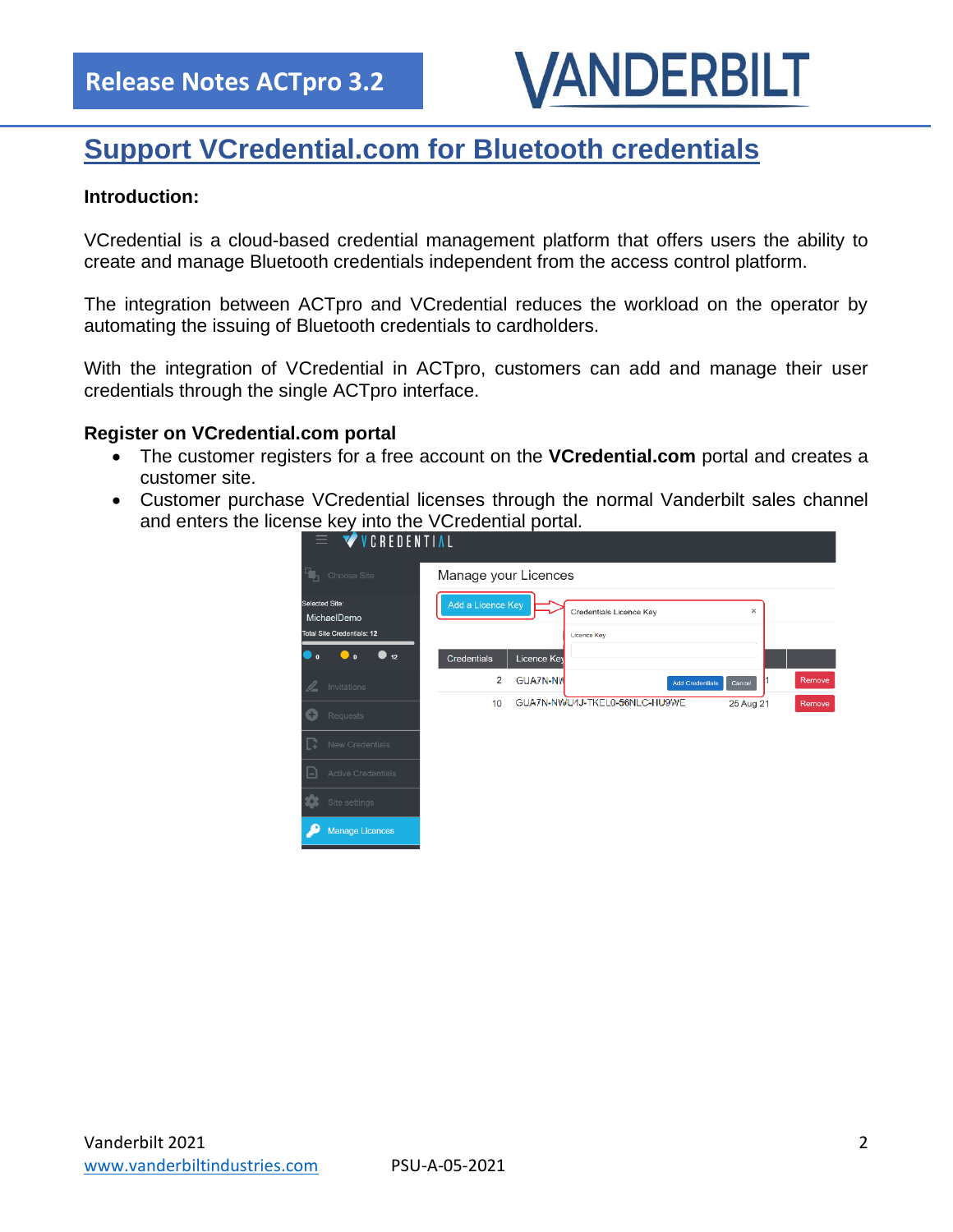

### **Connecting ACTpro to the VCredential portal**

Copy the API key from the **Site settings | API Key** field in VC**redential.com** into the API Key field into **ACTManage | Settings | Bluetooth.** Click **Test Connection** to verify connection to VCredential.

| VCREDENTIAL<br>$\equiv$      |                                                                                                                       |                            |                 |
|------------------------------|-----------------------------------------------------------------------------------------------------------------------|----------------------------|-----------------|
| <b>Fig.</b> Choose Site      | MichaelDemo                                                                                                           |                            |                 |
| Scholad Sile:<br>MichaelDemo | Side Limar                                                                                                            |                            |                 |
| Tutal Site Credentials, 20   | michaelmoyna@werdenfial- prominese                                                                                    |                            |                 |
| $\bullet$ 19                 | Timezone                                                                                                              |                            |                 |
| L invitations                | (UTC+00:00) Dualin, Edinburgh, Lisbon, London.<br>$\mathcal{F}$<br>Current firms: Thursday, September 9, 2021 1:27 PM |                            |                 |
| <b>O</b> Requests            | Adminishator                                                                                                          |                            |                 |
| $\Box$ New Credentials       | Michael Moyna                                                                                                         |                            |                 |
| $\Box$ Active Credentials    | Administrator Email                                                                                                   |                            |                 |
|                              | michaelmoyna@yanderbiltindustries.com                                                                                 |                            |                 |
| Sile settings                | Littlen revense by is encoding for card numbers (Omnis).                                                              |                            |                 |
| Manage Licences              | API Key                                                                                                               |                            |                 |
|                              |                                                                                                                       |                            | Test Connection |
|                              | Generate new key                                                                                                      | <b>Sync to VCredential</b> |                 |

Press the **Sync to VCredential** button to automatically copy existing Bluetooth licenses from ACTpro software to the VCredential portal.

Cardholders with existing Bluetooth credentials will automatically receive an email invite requesting they download and install the updated **VI Mobile App** and enter the **activation code** contained in the email. The re-registration is automated.

### **New system with communications between ACTpro and VCredential portal**

In this scenario, the customer has linked ACTpro software with the VCredential portal.

A valid Bluetooth license should be applied in the VCredential portal. If Bluetooth licenses are available for cardholders, the **Send Bluetooth invite** button is active in ACTManage.

The operator sends a Bluetooth invite which automatically sends a Welcome to VCredential email from the VCredential portal to the cardholder. The invite email contains instructions for the cardholder on downloading the **VI Mobile ID app** along with the **Activation Code**. The VCredential portal increases the total number of invites by 1.

The user downloads and installs the **VI Mobile ID app** and enters the activation code under **Settings > Authorization > Enter Activation Code.** Once activated, the invite is moved to **Active credentials** on the VCredential portal.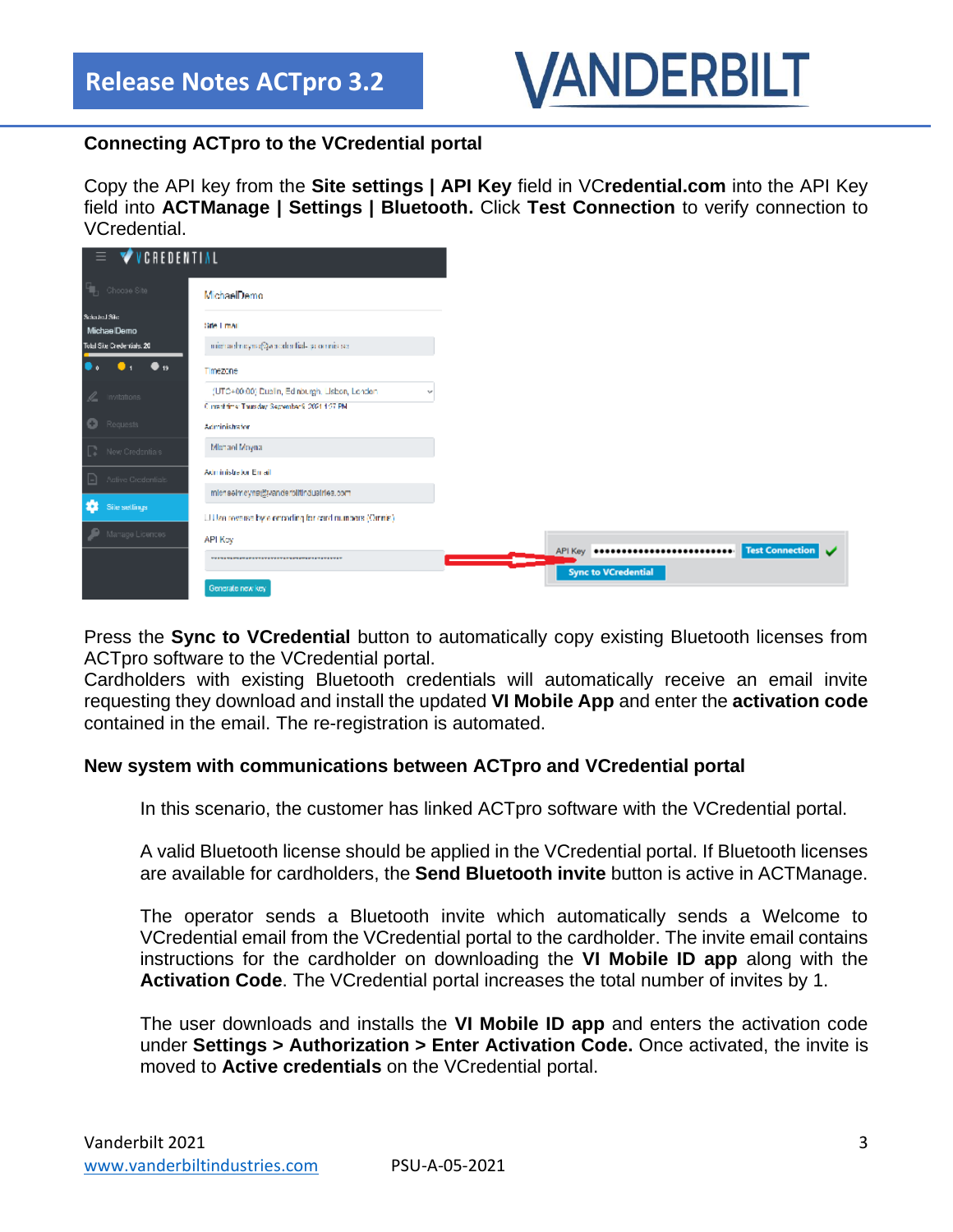

### **Existing Bluetooth credentials in ACTpro moving to VCredential**

In this scenario, the customer has valid Bluetooth credentials in ACTpro.

The customer creates an account on the VCredential portal then copies the API key from the **Site settings** screen in **vcredential.com** into the API Key field into **ACTManage | Settings | Bluetooth** within the ACTManage client clicks "**Test Connection**."

Press **Sync to VCredential** to automatically copy existing Bluetooth licenses from ACTpro software to the VCredential portal. Cardholders with existing Bluetooth credentials will automatically receive an email invite requesting they download and install the updated **VI Mobile App** and enter the **activation code** contained in the email. The re-registrations are automated.

### **No connection between ACTpro and VCredential portal**

In this scenario, the customer has no connection configured between ACTpro software and VCredential.

The operator sends an invite directly from the VCredential portal. When the number is configured, the operator copies it into the ACTpro user screen. This is a manual process.

**Note –** The previous Bluetooth credential management built into ACTpro will no longer function when the new integrated VCredential solution becomes available.

### **Q: If my system already has Bluetooth credentials from ACTpro serial key?**

A: If the customer has purchased a Bluetooth credential using the legacy ACTpro Bluetooth serial key, the software will continue to operate until all legacy credentials are used.

### **Q: If I have an existing Bluetooth credential in ACTpro?**

A: If the customer has purchased a Bluetooth credential using the legacy ACTpro Bluetooth serial key and has remaining unallocated licenses. When synchronized with the VCredential portal, the allocated and unallocated licenses will be migrated.

### **Q: What if my organization does not support internet access to VCredential.com?**

A: The operator can issue invitations directly to users from the VCredential.com portal and paste the Bluetooth number into the card number field in the ACT Manage user screen.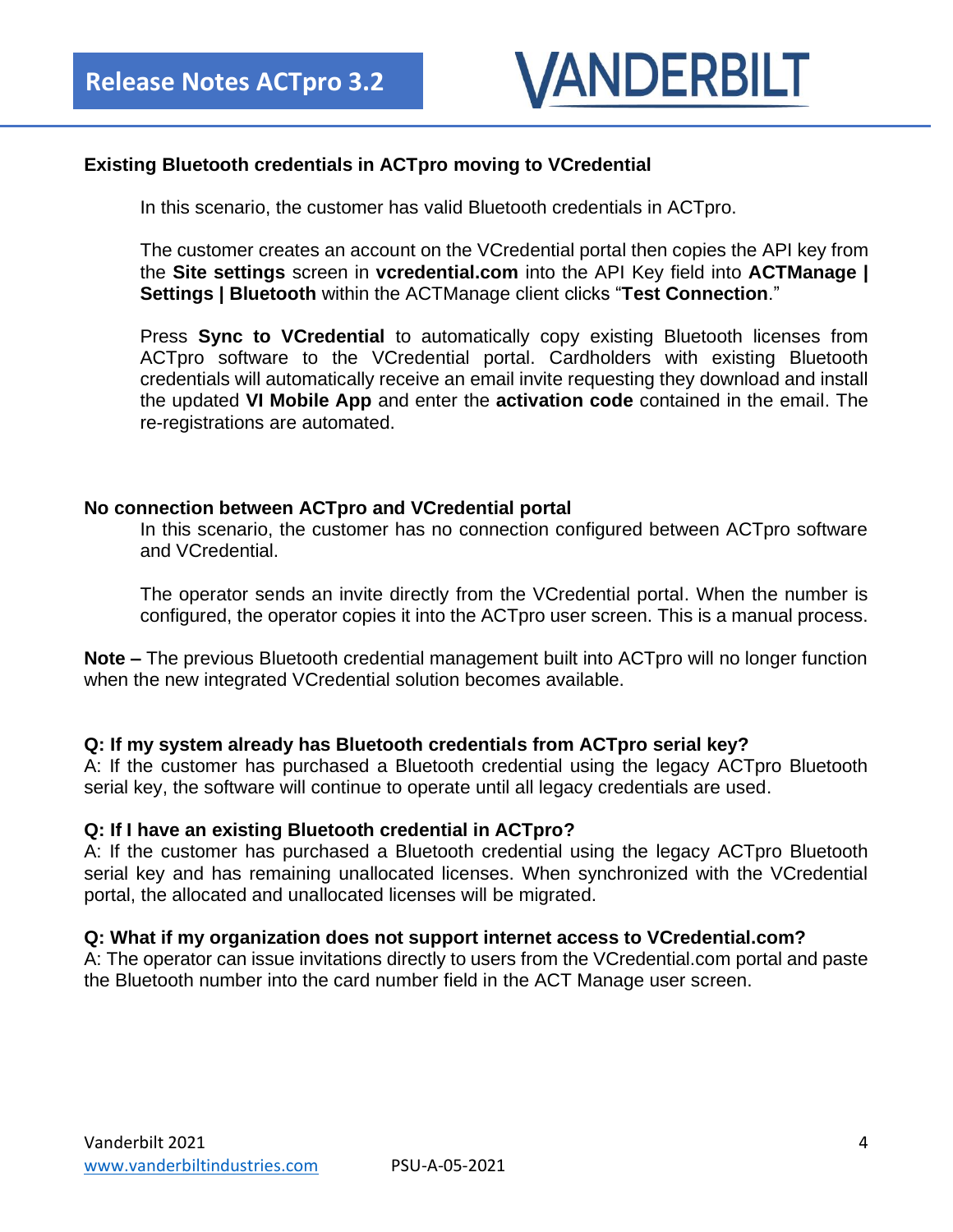### **Release Notes ACTpro 3.2**



# <span id="page-4-0"></span>**AxxonSoft video Integration (version 4.5 or later)**

### **Step1: Add Video Server**

From "*ACT Install | Advanced Setup | Video Servers*" Choose "*Add Video Server*" on the top right corner.

|                               |                |                          |                           |            | <b>CONTRACT COMPANY</b> | <b>I have already stations</b> |
|-------------------------------|----------------|--------------------------|---------------------------|------------|-------------------------|--------------------------------|
| a Live System                 | $\overline{D}$ | <b>Video Server Name</b> | <b>Video Manufacturer</b> | Connection |                         |                                |
| <b>Quick Setup</b>            |                |                          |                           |            |                         |                                |
| <b>Po</b> Advanced Setup      |                |                          |                           |            |                         |                                |
| Controllers/Hub Gro           |                |                          |                           |            |                         |                                |
| $\overline{12}$<br>Hub Groups |                |                          |                           |            |                         |                                |
| Docra/Aperio Locks            |                |                          |                           |            |                         |                                |
| VO Modules                    |                |                          |                           |            |                         |                                |
| 꽲<br>Video Servers            |                |                          |                           |            |                         |                                |
| Kone Lift Configuration       |                |                          |                           |            |                         |                                |
| Card Configuration            |                |                          |                           |            |                         |                                |
| æ<br><b>SPC Panels</b>        |                |                          |                           |            |                         |                                |
| G<br><b>Biometric Readers</b> |                |                          |                           |            |                         |                                |
|                               |                |                          |                           |            |                         |                                |

### **Step2: Add connection details for Video Server**

Select the video server manufacturer from the "**Video Manufacturer**" drop-down list and enter the connection details.



### **Step3: Associating Cameras with doors**

After the Video Server is successfully added, a new "*Cameras*" menu option appears. From "*ACT Install | Advanced Setup | Cameras*" Choose "*Add Camera*" in the top right corner.

- Controllers/Hub Gro. (O) Hub Groups **Doors/Aperio Locks** VO Modules Video Servers  $\sum$  Cameras Kone Lift Configura ГØ
- A. Choose the Video Server from the drop-down list.
- B. Select the camera from the "Connection address" drop-down list.



- C. Enable the Camera.
- D. Select the Doors associated with the camera. A single camera can be associated with one or more doors. A door may have many camera associations.

### **Save.**

Adding the next camera to door(s) association, select "*Add Camera,*" and repeat steps A to D.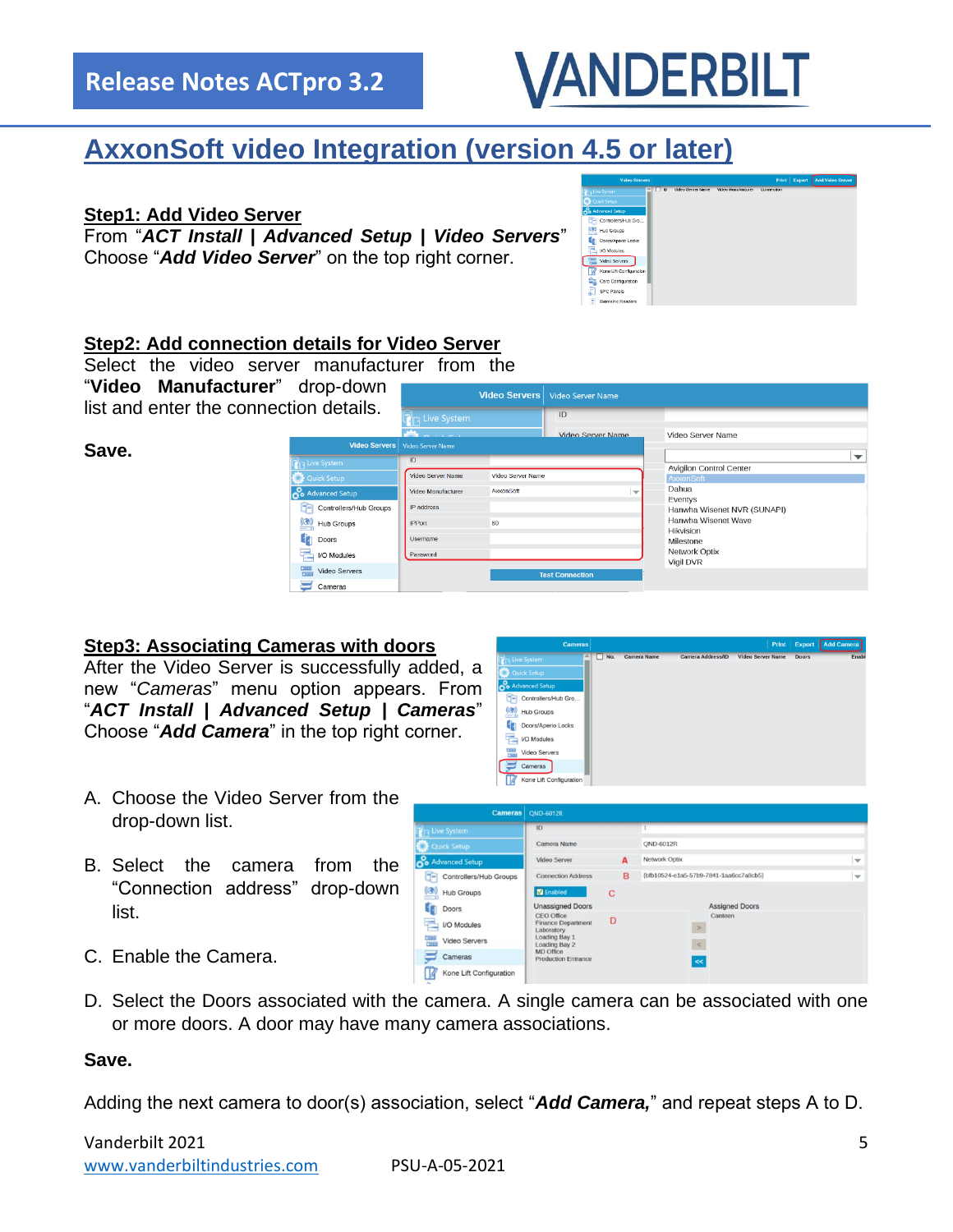

**ACTManage** offers many ways to play live and recorded video directly from the Video Server.

### **Stream live video**

From "**ACT Manage | Live System,**" Left click on the camera Live System View Options  $\blacktriangleright$  Show icon or Right-click on the door and choose "**View Camera.**" Doors  $\bigcap$  Home **VANDEDRUT Name** na Top Door Select the required Lock Unlock camera to view a live Pass Normalise video if more than one Clear Alarms camera is associated with a door.

### **Replay recorded video associated with a door event**

From "**ACT Manage | Live System,**" Right-click on the camera icon associated with the door event and choose "**View Camera.**"



The recorded video associated with a door can be replayed from event in the "**User Tracking**" and "**Event Analysis**" reports.

| <b>User Tracking</b>      |                                                              |                                              |                                  |                      | Refresh Print Export                |                      |
|---------------------------|--------------------------------------------------------------|----------------------------------------------|----------------------------------|----------------------|-------------------------------------|----------------------|
| <b>M</b> Home             | Advanced<br>Smple                                            | Time                                         | Event                            | Location             | <b>User Name</b>                    | n<br>Horno           |
| <b>The System</b>         | Report                                                       | 07-10-2020 09:28:39<br>图 07-10-2020 09:28:46 | Access Granted<br>Access Granted | Top Door<br>Top Door | Mchael<br>Novna, Michael            | R Live 5)            |
| ₹ Manage                  | <b>O</b> Muster Report<br>O Last Entry                       |                                              |                                  |                      |                                     | P⁄ Manag             |
|                           | O Last Erray or Exit                                         |                                              |                                  |                      |                                     |                      |
| <b>Cards</b>              | Obset Location<br>C) Absence List                            |                                              |                                  |                      |                                     | <b>Cards</b>         |
| <b>THE TOOIS</b>          | Doors                                                        |                                              |                                  |                      |                                     | Tools                |
| $\mathbf{a}$ Reports      | <b>DAIL</b>                                                  |                                              |                                  |                      |                                     | <b>A</b> Report      |
| Validate Users            | <b>O Belonging to Door Group</b><br>)Perimeter doors         |                                              |                                  |                      |                                     | ஃ                    |
| <b>User List</b>          | Arti-construct Doors                                         |                                              |                                  |                      |                                     | l <mark>i⊾</mark> ∪s |
| 듮<br>Card Expry           | <b>Users</b>                                                 |                                              |                                  |                      |                                     | 룷                    |
| <b>User Tracking</b>      | 0AII<br>O Belonging to User Group<br><b>OMonitored Ussex</b> |                                              |                                  |                      |                                     | 靏                    |
| д<br>Audit Trail          | Options                                                      |                                              |                                  |                      |                                     | R Au                 |
| ũ.<br>Event Analysis      | Show photo                                                   |                                              |                                  |                      |                                     | 马 Ev                 |
| 驟<br>Time and Attendance  | Show enabled users only<br>Group by User Group               |                                              |                                  |                      |                                     | Th                   |
| 翻<br>Contact Trace Report | Auto update                                                  |                                              |                                  |                      |                                     | 28 Co                |
| <b>RE</b> , Settings      | Generate                                                     |                                              |                                  |                      | Page 1 of 1   4   4   2   2   sers) | <b>KK</b> , Setting  |

| <b>Event Analysis</b>     |                                          |                                  |  |                                            |                                       |                             |  |
|---------------------------|------------------------------------------|----------------------------------|--|--------------------------------------------|---------------------------------------|-----------------------------|--|
| Horne                     | Simple<br>Events                         | Advanced                         |  | Time<br>07-10 2020 09:12:27                | Event<br><sup>63</sup> Access Granted | Location<br><b>Tep Door</b> |  |
| Live System               |                                          |                                  |  | 07:10 2020 08:58:56                        | <b>49 Access Granted</b>              | <b>Tep Door</b>             |  |
| Manage                    | Access/Fill gramed<br>Access Fait denied |                                  |  | 07:10 2020 08:58:49<br>07-10-2020 08:48:14 | 49 Access Granted<br>Access Granted   | <b>Teo Door</b><br>Top Door |  |
|                           | Alarm Eyents                             |                                  |  |                                            |                                       |                             |  |
| <b>Cards</b>              | Control Fweets                           |                                  |  |                                            |                                       |                             |  |
| Tools.                    | Other Events                             |                                  |  |                                            |                                       |                             |  |
|                           | <b>Users</b>                             |                                  |  |                                            |                                       |                             |  |
| <b>A</b> Reports          | GAIL                                     |                                  |  |                                            |                                       |                             |  |
| Validate Users            | OSnge                                    | <b>O Belonging to User Group</b> |  |                                            |                                       |                             |  |
| User List                 | Doore                                    |                                  |  |                                            |                                       |                             |  |
| Card Expiry               | CAIL<br>OSingle                          | O Belonging to Door Group        |  |                                            |                                       |                             |  |
| <b>User Tracking</b>      |                                          |                                  |  |                                            |                                       |                             |  |
| B<br>Audit Trail          | Time                                     |                                  |  |                                            |                                       |                             |  |
|                           | <b>O</b> Today                           |                                  |  |                                            |                                       |                             |  |
| Event Analysis<br>৴       | O'Yesterday<br><b>OThis Week</b>         |                                  |  |                                            |                                       |                             |  |
| 鸜<br>Time and Attendance  | <b>Ollast Week</b><br>O This Month       |                                  |  |                                            |                                       |                             |  |
| 豒<br>Contact Trace Report | Olast Month                              |                                  |  |                                            |                                       |                             |  |
| <b>E.</b> Settings        | Generate                                 |                                  |  |                                            |                                       |                             |  |